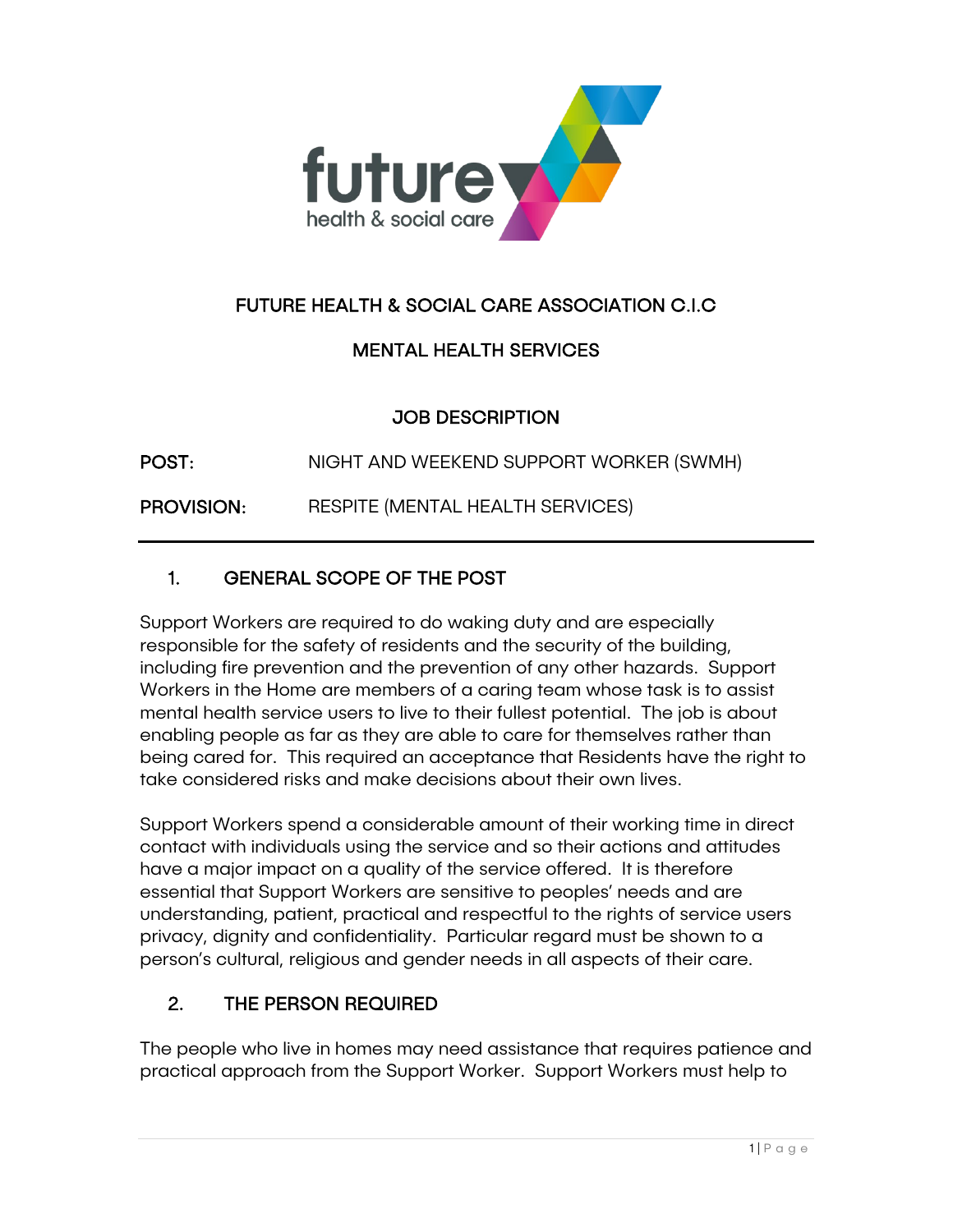make the home a secure and calm environment and must be considerate, caring and reassuring towards the people using the service.

## 3. WHAT THE JOB INVOLVES

Being involved in individual's care which means:

- 1. To respond to on call queries as needed
- 2. To respond to referrals ensuring correct paper work is completed by the team
- 3. To carry out assessments ensuring information is completed to good written standard
- 4. To liaise with colleagues, managers and professionals as needed
- 5. To complete reviews and attend meetings as needed To complete incident forms and provide updates as needed to management To follow policies and procedures in particularly in line with referral process
- 6. To ensure all paperwork i.e. handovers, medication, temperature checks are carried out
- 7. To carry out health and safety checks
- 8. To find cover of staff as needed
- 9. To cover sickness and annual leave
- 10. To carry out health and safety checks
- 11. To carry out weekly audits of services users paperwork and to ensure actions have been completed
- 12. To ensure high standards of care are maintained at all times.
- 13. Helping to implement this care, playing a part in the continuing assessment and review of the individual's needs which will require some recording and attending meetings, as part of the normal working week.
- 14. Giving personal and emotional support. This includes befriending the individual, listening to her/his views or worries and providing practical help.
- 15. Offering physical and personal care, for example, where necessary assisting people with prompts of personal care, changing beds and other personal care, including medication (following the Adult Care Procedures), under the guidance of the Manager / Senior Care. This must take account of any cultural, religious of gender requirements.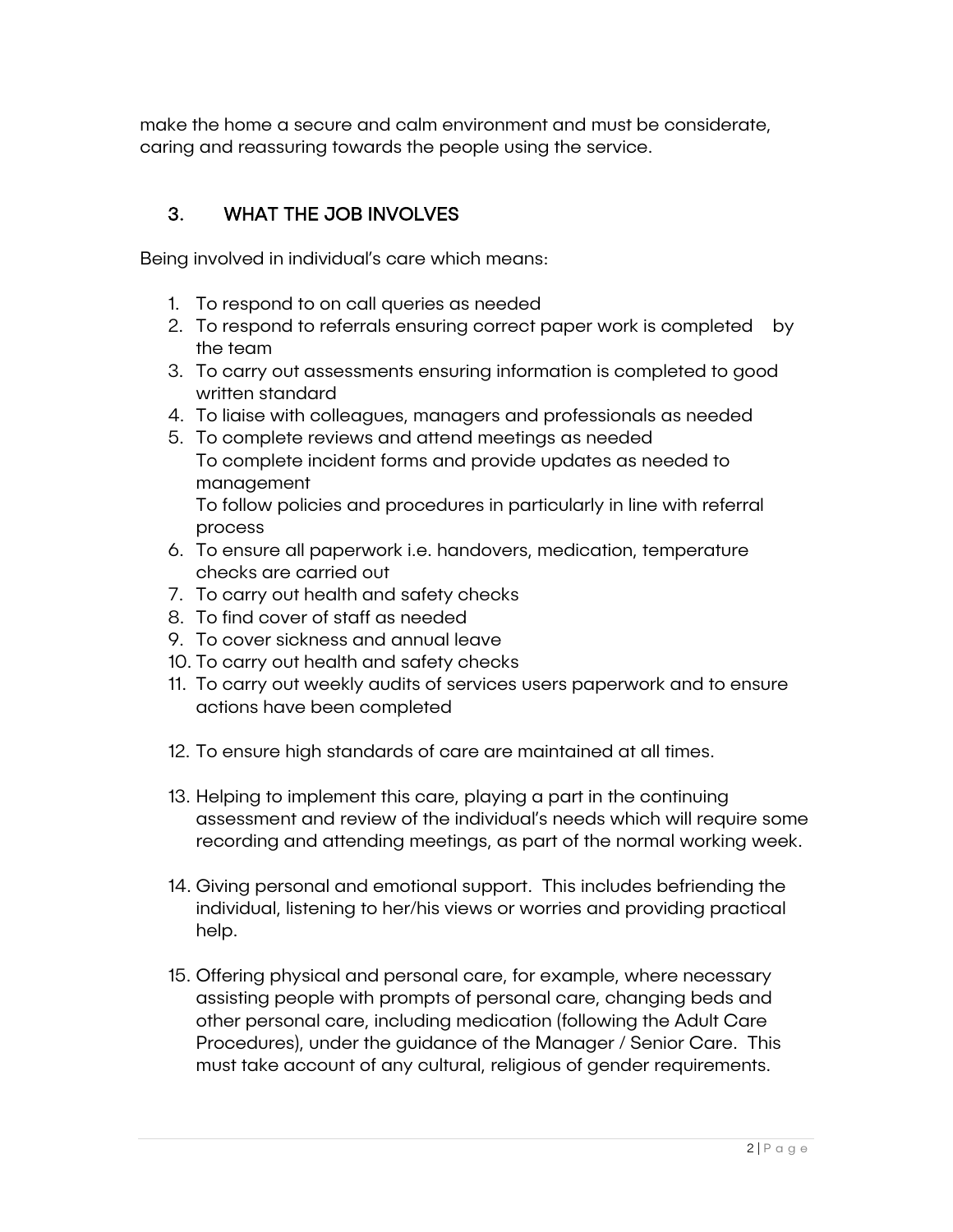#### 4. TO CARRY OUT ANY SAFETY REQUIREMENTS IN LINE WITH FUTURE HOUSING POLICIES

These safety requirements will include:

- a) Report to the Manager / Senior Care on duty and attend hand-over, noting any relevant information or changes.
- b) After hand-over do a security check:
	- I. Check all lounges and bedroom areas ensuring that all nonessential electrical plugs are removed from sockets and all windows are closed (apart from bedroom windows, where residents wish them to be open).
	- II. Empty all ashtrays and waste-bins and check all chairs for any cigarette ends. Particular attention needs to be paid to the bedrooms of known smokers.
	- III. Ensure that all non-essential equipment in kitchen areas (including cookers) and laundry areas are switched off.
	- IV. Ensure that all lounge doors, bedrooms, bedrooms, non-automatic fire doors and main exits are closed.
- c) Record any significant changes in residents' health and welfare throughout the night using the appropriate forms.
- d) Record or report any significant event in respect of the building or staff.
- e) Make a round of the building at least once each hour without fail, ensuring that all residents are comfortable and given assistance as necessary.
- f) Should any domestic task be necessary to be carried out, they must not include heavy duty cleaning and use of noisy machinery.
- g) Should the Night Staff encounter emergency situations, they must summon the Manager/Senior Care on call immediately.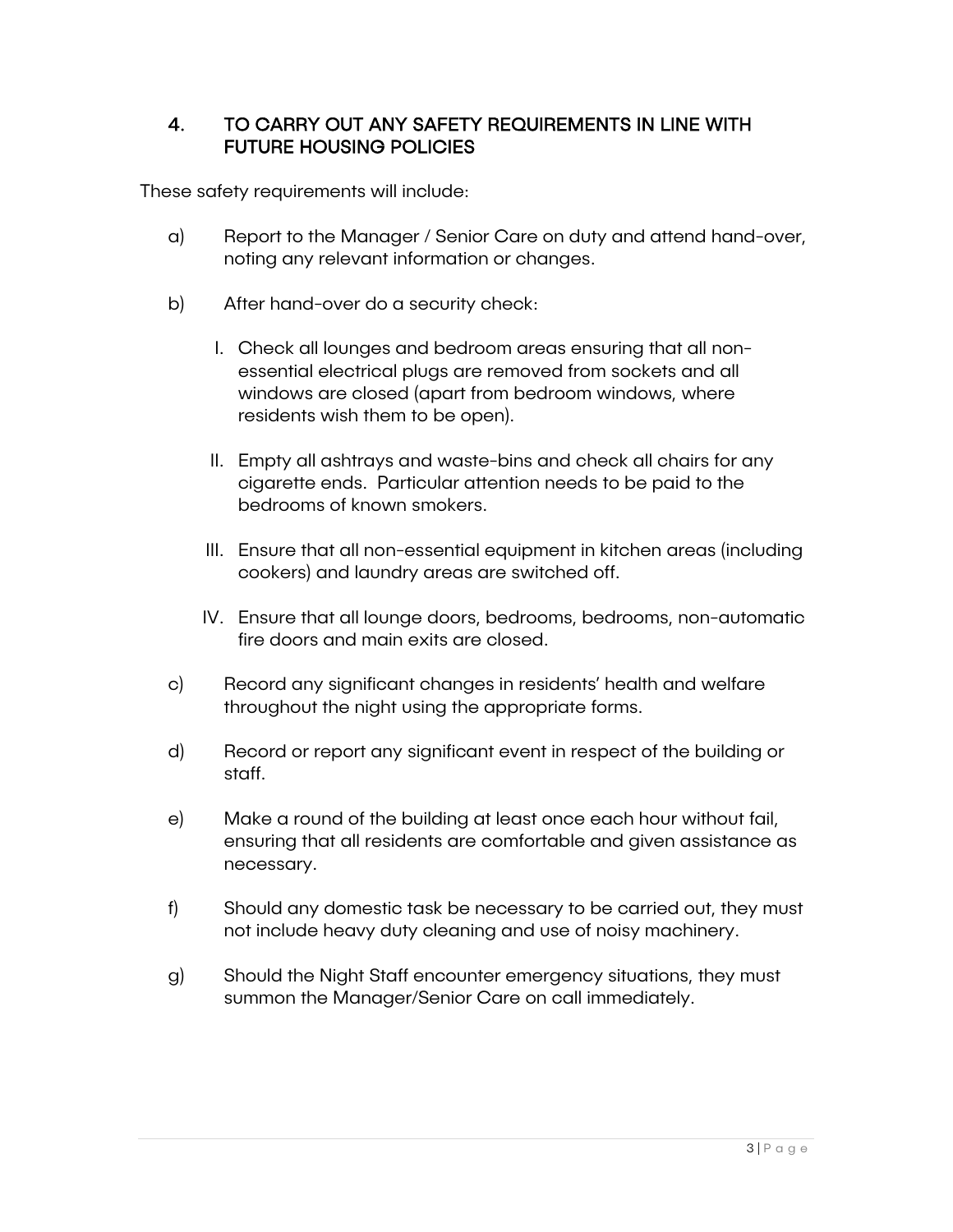## 5. REST PERIODS

Rest Periods (there is a one-hour break entitlement) should be negotiated with the individual management. There are no official break times for night staff. Any staff member found sleeping on duty would be subject to disciplinary action.

#### 6. ADDITIONAL REQUIREMENTS

There are other requirements of the Support Worker job, which have a vital bearing on the quality of the service offered. These are:

- a) To work within Future health and Social Care's Equal Opportunities Policies and to ensure that the way the job is done is consistent with these policies.
- b) To undergo training appropriate to carry out the duties outlined above.
- c) To take part in regular supervision.
- d) To contribute to the overall running of the establishment, for example, by attending staff meetings, promoting good care practice and team work.
- e) To observe all health and safety regulations and report any contraventions.
- f) To immediately report any incident of a serious nature such as accidents, to the Manager on call.

Name of staff…………………………………….

Signature…………………………………………..